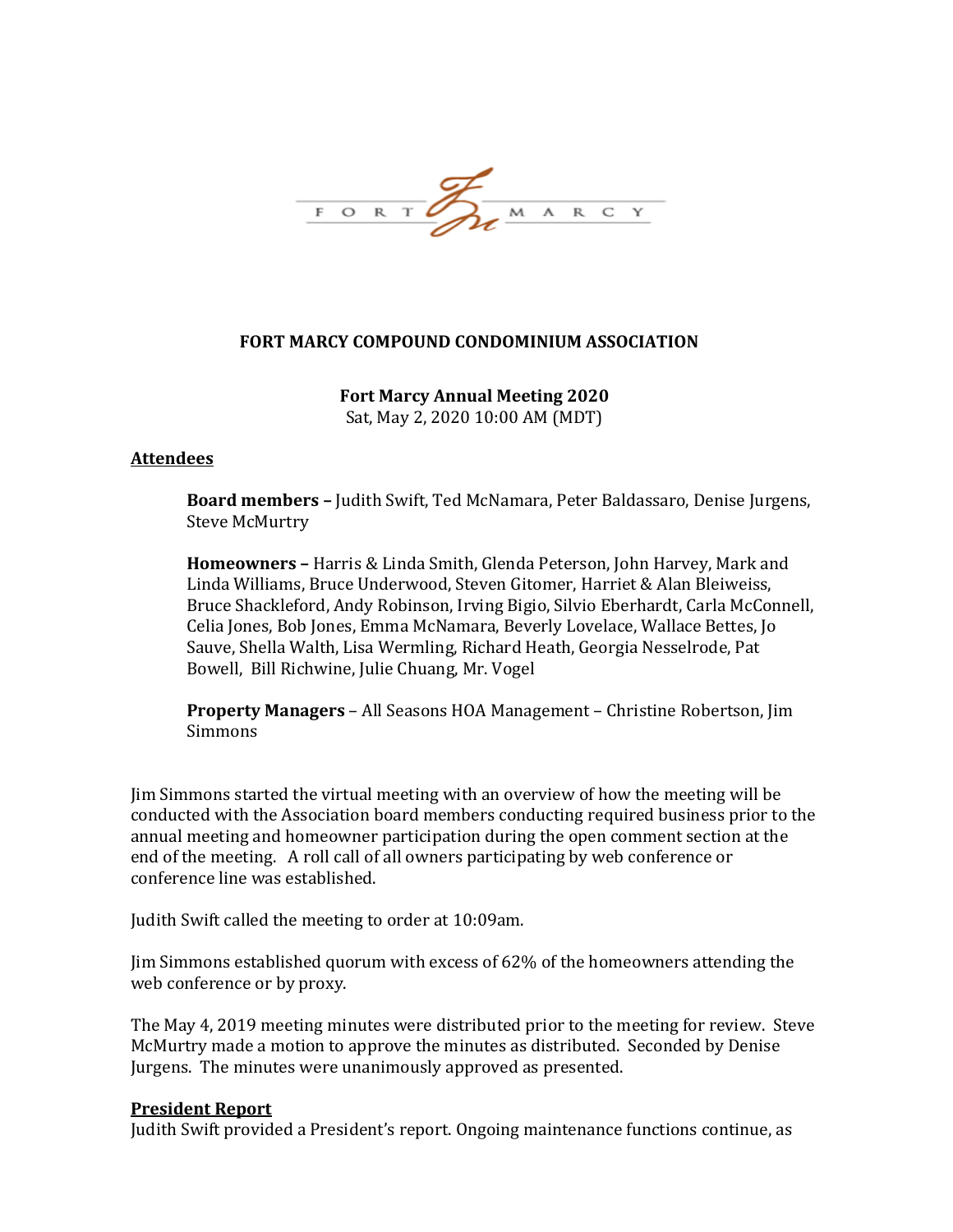does repair and replacement of stairwell railings and replacement of walkway bricks with concrete when possible. Common area lights are being replaced with LED lighting. Parking lots were patched and curbs and handicap stalls were painted. Stucco repairs were completed, along with a major clean-out of the arroyo, mitigation of scale on trees, and roof patching. Judith commended James Robertson with All Seasons for his valuable and cost-effective roof repairs. The coronavirus created some unanticipated costs associated with close down and related actions for addressing the property going offline and being cleaned and sanitized to be in compliance.

#### **Treasurers Report**

Denise Jurgens provided a Treasurers update, first reviewing the 2019 results that had a \$9,291 surplus in income. Those funds will be transferred to the capital reserve to avoid tax implications. In 2020, year to date, the income line is under budget primarily due to the All Seasons contribution that is tied to a percentage of lodging revenues for units in their rental program. Due to the pandemic, revenues are expected to be lower than anticipated, though for the first quarter income of \$179,788 exceeded the expected amount of \$178,844. Interest income from the reserve fund accounts for the variance. All Seasons helped the HOA board establish a managed account with Wells Fargo with a very secure investment portfolio that is FDIC insured. Through the first quarter, total expenses are \$157,187 to a budget of \$184,558. The board was asked by a couple of owners for consideration of reducing dues based on the pandemic. The forecasted expenses are anticipated to drop by around \$5,000 due to the lower occupancy at the property, but ongoing expenses to manage the HOA functions are generally expected to continue to be flat to the budgeted amounts. Therefore, the board has decided to leave dues were they are this year and possibly consider reducing them in 2021 if numbers significantly change.

#### **ASRL Management Report**

Christine Robertson provided a property and community update related to the COVID-19 impacts. Restrictions are beginning to be removed in New Mexico. Markets and pharmacies are open. Restaurants have take-out options and delivery. Staff onsite are wearing masks and do a brief daily health screening of each employee to check for symptoms of the virus. They also use CDC approved cleaning products on the common areas of the property. Property walks occur every day and evening to confirm the property is secure. Christine requested additional drive by property inspections by the Santa Fe police department. Unit fire alarm systems have been inspected and working properly. A recent water line break had the community water service offline for a day. Repairs are now complete. Landscape work is underway to clean the arroyo and remove scale from the trees. Plumbing work was completed in the clubhouse for aging piping. Patching and painting of the building exteriors is underway. Some work may require that workers get on to the unit balconies. Christine is attempting to contact unit owners as needed. Brick and cement work is ongoing, as is replacing damaged corbels and headers, painting step edges, and adding more coyote fencing in some areas.

## **Storage Units**

Denise Jurgens provided an update on the status of the property storage units. One unit discussed at the previous years meeting became delinquent and the items stored were ready to be placed for sale when the owner did end up bringing the account current. Another unit is in a similar situation this year. All Seasons is working with the storage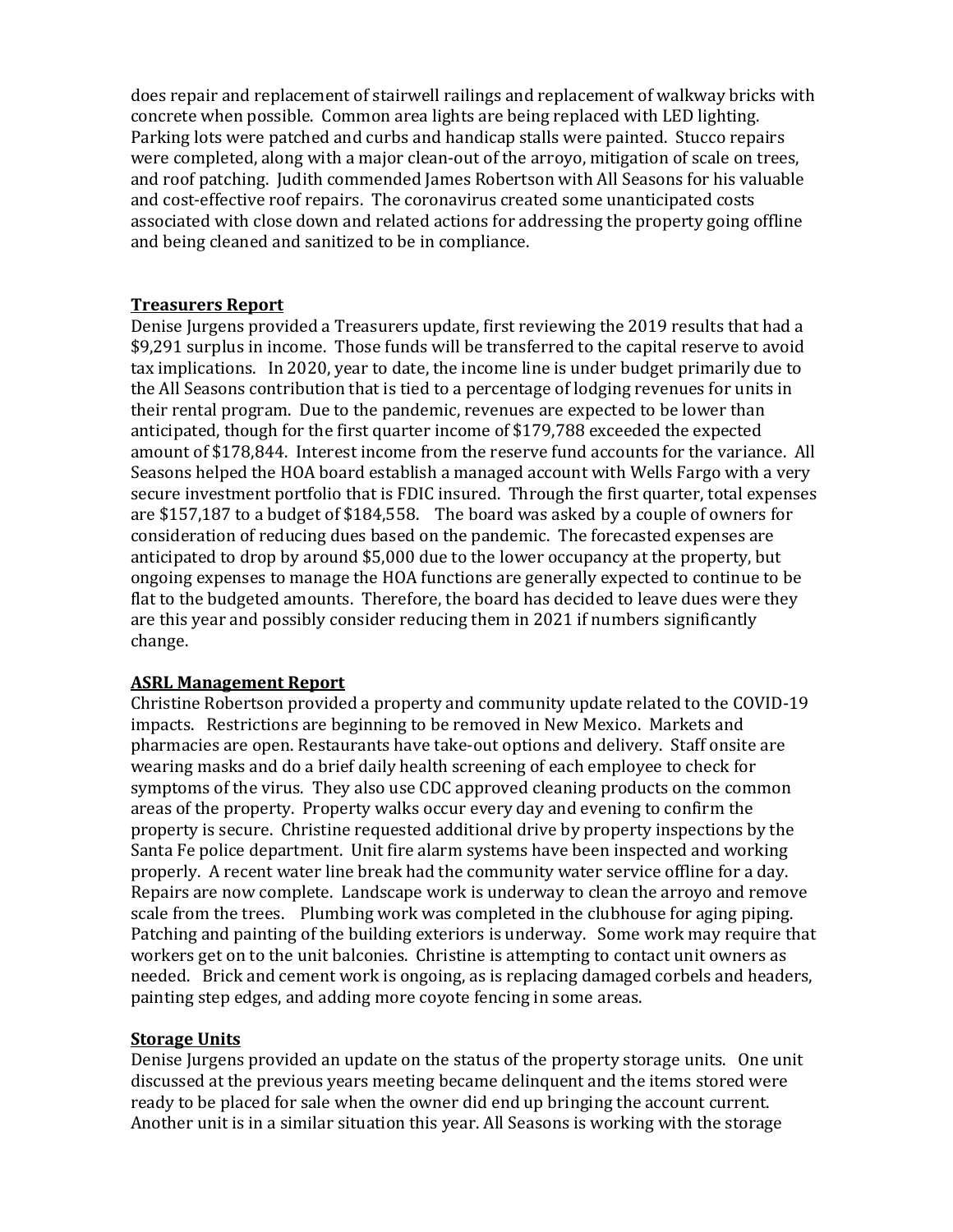renter to bring the account current.

## **Common Services Update**

Steve McMurtry provided an update on the association Internet service upgrades for the system that helps restore lost WIFI signals and server system to assign unique access codes to help track use of the network. The upgrades are anticipated to help in speed of the network. Reported problems have become less frequent and areas where signal strength has been low have been addressed. If owners experience any service issues, please contact Christine to investigate further. Steve also commented on the lighting upgrades in the common areas of the property. Replacement of old lighting with new, more efficient version will continue.

#### **Owner Surveys**

The Association is required to provide an annual owner survey that helps monitor how unit owners use their units. Steve McMurty will work with Jim Simmons to get that survey out in the coming months. Likely with an online survey to each unit owner.

# **Roof Updates**

Ted McNamara updated ongoing roofing issues at Fort Marcy. Ted again commended James Robertson with All Seasons for his work reviewing the roofs and identifying previously unknown problems. Damage to the roofs from hail in 2019is being addressed. The association identified a contractor to assist in evaluating the damage and filing a claim with the HOA insurance carrier. The research done by the contractor covered several months and was extensive. The report provided to us was submitted on May 1 as a major part of FMCCA's claim to State Farm. The report details damage to the roofs, canales, windows, stucco, HVACs and skylights of all buildings. Claiming over \$3,000,000 in damages. State Farm has not yet responded in detail and this stage may take some time. All work is going to bid. The contractor will receive a fee of 10% of the amount received and the repairs and legal fees will be paid with the other 90%.

#### **Owner Comments/Open Session**

# **Question: Will the add-on on component for the reserve fund be removed based on COVID-19 and is the funding necessary?**

Denise explained that the capital plan has a required funding plan that is driven by an independent reserve study analysis. The funding schedule allocates an annual contribution for those future projects to help avoid a special assessment when the project is due. The recommended range for a "healthy" reserve is around the 30% funding level. At present, the reserve is approximately 25% fully funded, which is considered to be the acceptable. Ted McNamara reminded owners that strong reserve funding is an important asset for homeowners, especially if the property is under review for a sale.

# **Question: Based on the pandemic, will the board work with homeowners that may need some extra assistance or leniency on dues collections and late fees.**

Denise explained that yes, the board plans to work with homeowners individually as needed to devise a payment plan if those unable to make payments on the regular schedule.